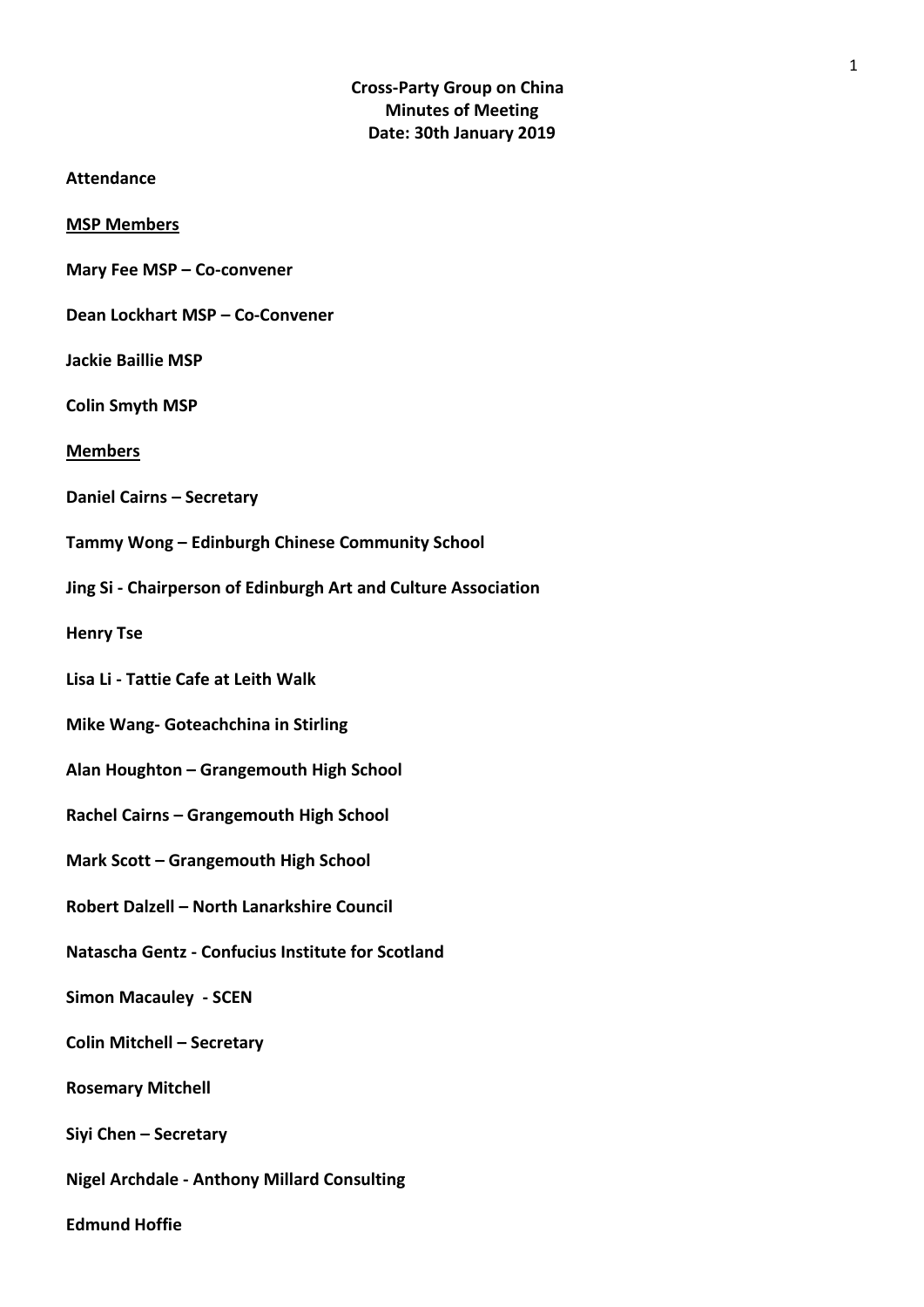### **Orchid Liu – UK China Times**

**Jim McColm** 

**Dr. Zhang Min** 

**Feng Mohan**

**Jane Grant – Edinburgh College** 

**Nathan Woolley – Confucius Institute Glasgow** 

**Janice Dickson – SCA** 

**Dale Finlayson – SCA**

**Ian Baxter – Heriot Watt College**

**Dr Gonghua Yu – Unicoll**

#### **Apologies**

**Annie Wells MSP** 

**Sandie Robb – Royal Zoological Society** 

**Ruth Taylor – Stewart Investors**

**Eric Balish** 

**James Brodie – China Britain Business Council** 

**James Trolland**

**Jessica Guo** 

**Cllr Clare Maitland**

**Elaine Logan – Glenalmond College**

**Prof. Ping Zhang – Heriot Watt Confucius Institute**

#### **1 Welcome and Apologies**

Co-convener Mary Fee MSP welcomes everyone to the meeting and wishes everyone a happy Chinese New Year for the upcoming celebrations of the Year of the Pig.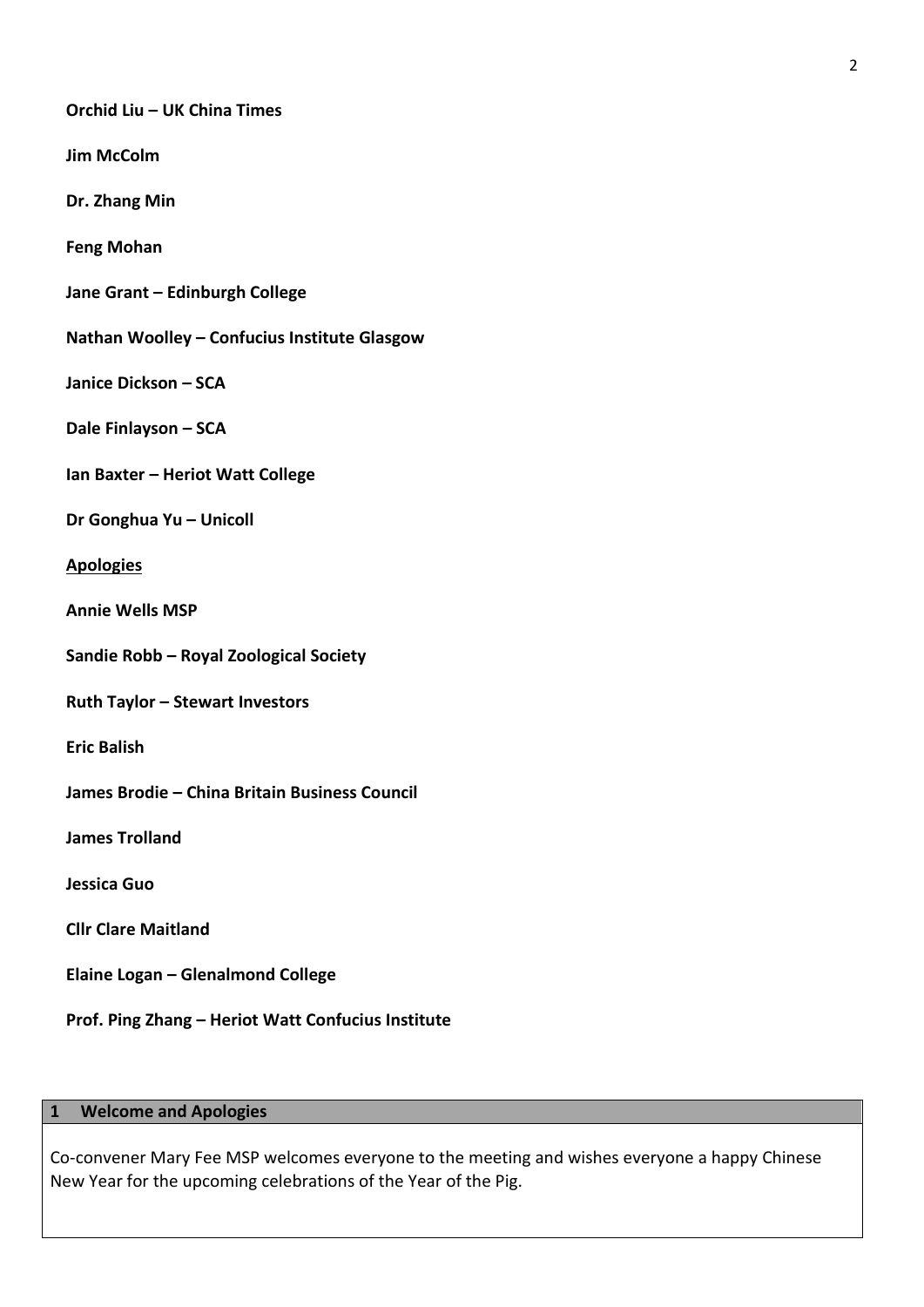Mary Fee MSP then discusses the group's aims which have always focused on Education, Business and cultural links between Scotland and China. This evening the group will hear from Rachel Cairns and Mark Scott from Grangemouth High School who have recently been on a visit to China. The Convener states that the group is always delighted to hear about the educational links between Scotland and China. Especially through our Secondary Schools, Confucius Institutes and organisations such as SCEN.

Mary continues by introducing the speakers from the Edinburgh Chinese Community School who will talk about the lived experience of Chinese nationals, who have made their homes and livelihoods in Scotland.

This coincides with the launch of the book by the author Barclay Price called the 'Chinese in Britain.' Today over 400,000 Chinese live in Britain, many more attend British universities, and an increasing number visit Britain on business and as tourists. This book tells the story, from the first recorded visitor in 1687 through to the twentieth century, drawing on accounts by visiting Chinese, newspaper articles, memoirs, royal diaries and other contemporary sources.

Mary continues saying that it will be beneficial for the group to hear from the primary accounts of Chinese individuals living in Scotland. Then she introduces Tammy Wong from Edinburgh Chinese Community School who has brought along with her Jing Si, Chairperson of Edinburgh Art and Culture Association, Henry Tse, Lisa Li who runs the Tattie Cafe at Leith Walk and Mike Wang from Go Teach China in Stirling.

# **2 Minutes of last meeting and matters arising**

Minutes from the previous meeting were agreed to.

**3 Edinburgh Chinese Community School – 'Lived Experience of Chinese Community in Scotland'** Co-Convener Mary Fee MSP invites the guests to speak to the group about their experience of living in Scotland.

The first speaker is Jing Sie, Chairperson and Edinburgh Art and Culture Association, who states that the organisation has been operating since 2006. At the beginning, it was mainly to help organise Chinese community involvement with the Edinburgh festival. At the first day of every festival, her organisation creates an event to help start the festival and now it continues to do this every year. This is achieved with help from the local Chinese Consulate.

Jing Sie continues by saying that the event promotes the culture of China to a Scottish audience at the international Edinburgh Festival. It gives the Chinese community a presence at the events. She says that there is a strong Chinese community in Scotland. The most recent event was the best one yet. It was held at the Royal Botanic Gardens with the theme of a traditional Chinese Food Festival.

Jing Sie finishes by stating that everything they try to do is inclusive and close to the Chinese culture and community.

Following from Jing Sie the group hears a contribution from Henry Tse.

Henry begins by saying he is more or less Scottish than Chinese. He came over in 1967 and went to high school in Scotland. Many people had not seen a Chinese person before. Many classmates asked if knew Karate and Judo. In most cases, his School friends were kind.

Henry continued that he graduated in 1975 and has lived all of his life in Edinburgh. From here, he has also been part of the Chinese Teaching Association which helps in the Chinese community. Henry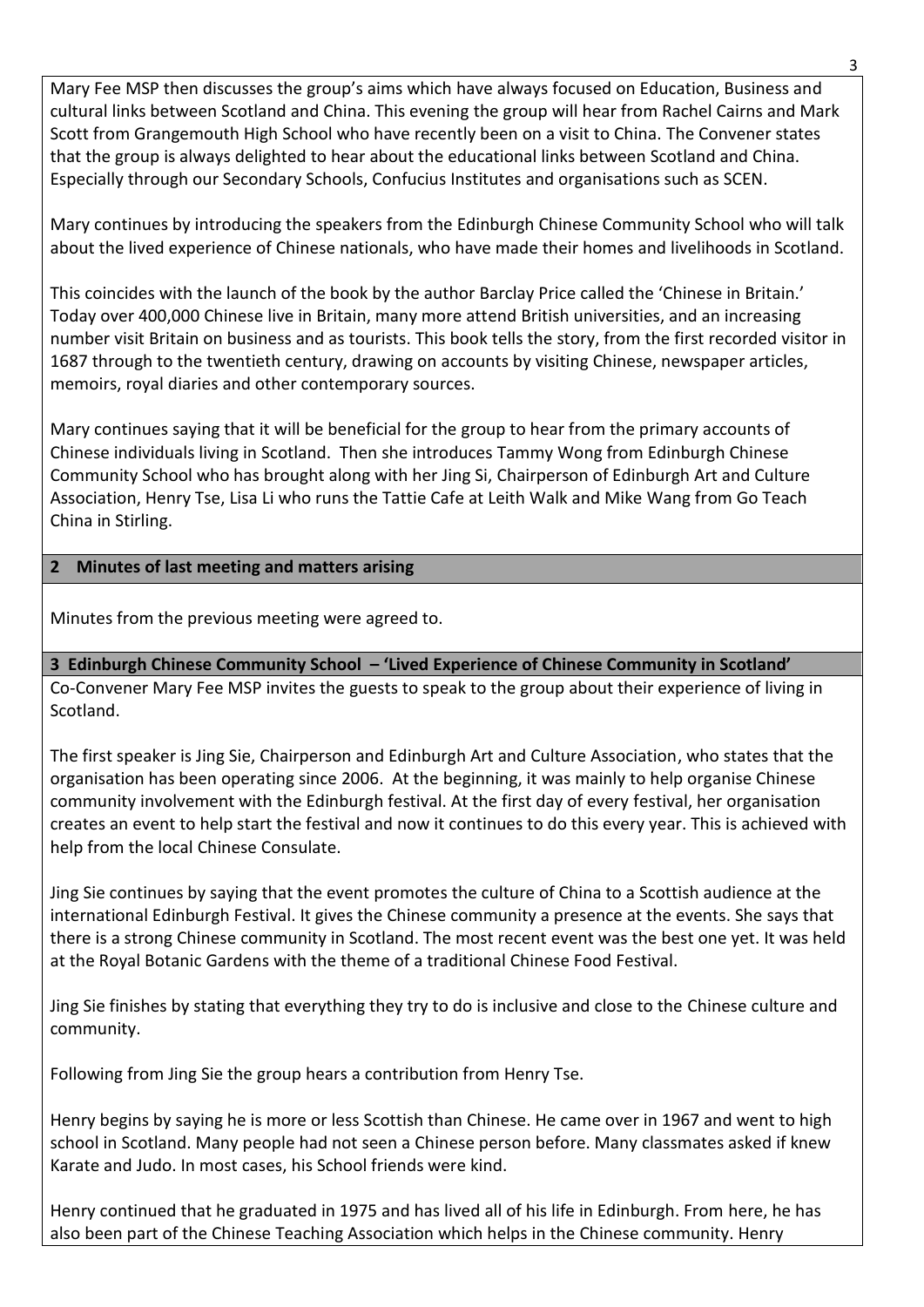continues saying that he used to do lots of promotion for Chinese Culture throughout Edinburgh. Now the second and third generations do not know much about Chinese culture so he sees the Community School as vital to Chinese Scots as well as other Scots.

Henry said that he has been involved in the community School for 30 years. The School may not have many pupils but it is of a high standard. Children and adults attend many different culture, sport and language classes. A Chinese teacher comes every week to help with language.

Henry stated that the School needs more funding. It is sponsored mainly by the community but that is not enough. He would like more business and public support so that the School can thrive and he can retire.

Mary Fee MSP then asked if Lisa Li could contribute.

Lisa started by thanking the group for inviting her to speak. She is from Mainland China and has owned a cafe on Leith Walk for over 15 years. Lisa's first impressions of Scottish people were that they were chatty. Many people felt like old friends. Everyone knows everyone's names. Lisa continued that Scottish people like their tradition and food. She has had some customers order the same things every day for 15 years. Bacon Rolls and baked potatoes are the favourite.

In general, people are warm and welcoming. Lisa also said she enjoyed the diversity and mix of culture in Edinburgh. She then went on to talk about her son who is currently studying at Edinburgh University. She said that he enjoys School as it does not just focus on academia but helps everyone's needs regardless of economics and is very inclusive. Lisa states that her son is growing up in Scotland proud of who he is and proud to come from Edinburgh.

Lisa concludes by discussing the Edinburgh Chinese Community School where she is a senior member and takes part in Tai Chi classes. They are all working hard to the keep the School running. The School is a bridge to connect the two countries with different cultures and keep traditions alive. Lisa says she hopes the community can continue to grow with the help of local people.

The next speaker from the group is Mike Wang who set up GoTeachChina. Mike begins by thanking the group for the invitation to contribute to the group. He explains that his company recruits native speakers to teach English in China.

Mike stated that he attend the University of Stirling and during his studies, he had many local friends who were on teaching English masters programs. After graduation, they wanted to teach abroad but found it difficult to navigate in China. That is the reason why he set up GoteachChina. It is hard to find a way through all of the different agencies. Mike helps teachers find work in China and has successfully introduced many tutors into different cities all across China.

Mike then goes onto speak about his involvement in the Chinese Community School. He says that he is interested in music and helps a local Chinese music group. They like to learn Scottish songs and many of the elder Chinese students are excited when they hear them.

The final speaker the CPG hears from is Tammy Wong, who runs the Edinburgh Chinese Community School. The School is located at Edinburgh High School. It offers language, art and culture classes. It also offer a great range of entertainment with music groups and high tea some examples. The school is very proud of its diversity. It has many Chinese and lots of Scots coming to enjoy different culture.

Tammy continues that this is not limited to Edinburgh. The school has students from Falkirk. Tammy states that there are 150 students who attend the school, aged 5 to 65. The School is used as a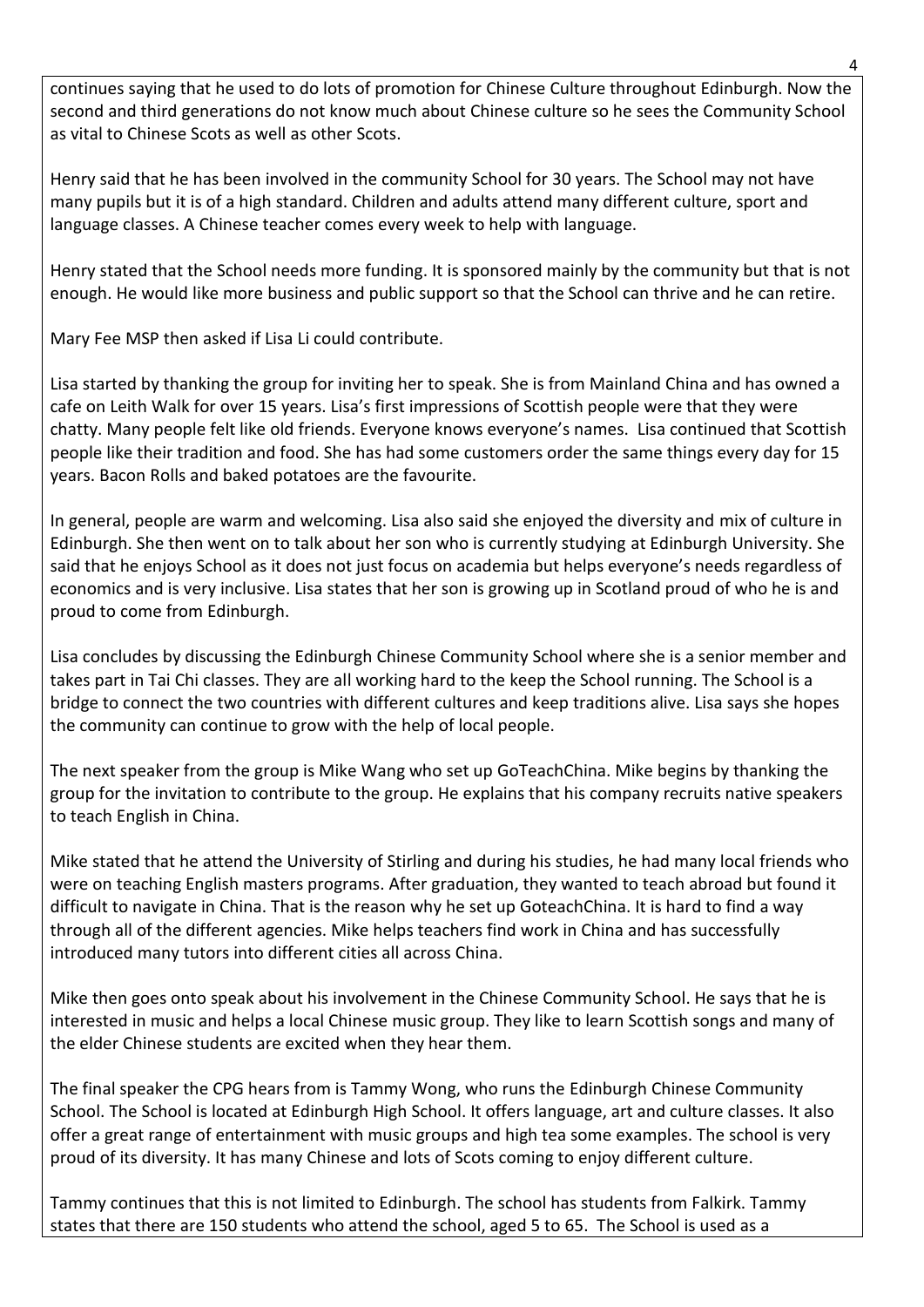community centre for many Chinese people. Many parents brings their children to learn more about their own culture.

Tammy finishes by saying the School is responsible for helping foster Chinese community and culture in Scotland. As a school, they feel like they have a great relationship with Scottish civil society.

Mary Fee MSP then moved the meeting onto a question and answer session. She began by asking Henry about his time at school, how did he find it settling in? And, how did he get involved with the Chinese Community School?

Henry answered that he was the only person with a "funny" accent in his school. But what most did not realise was that he struggled with the Scottish accent. Kids in his class seemed to like him. Within a year he was made a house captain despite not being able to play any rugby. He continued that he was very appreciative of his Head teacher who encouraged him to go to University to achieve his potential. He remarked that he did like school in Scotland compared to Hong Kong. School in Hong Kong was hard working but in Scotland, you can have a few Highers and still go to University.

Henry continued that he became involved with the Community School in 1990. At that time it was a different associations however eventually in 2000 it became what it is now. The school at the beginning was small but it has steadily grown.

Tammi contributed further saying that the Chinese Community has different backgrounds as well. For example, she is from mainland China and Henry is from Hong Kong. The community works together.

Colin Smyth MSP references that his mother in law is Malaysian and moved here in the 1960's. She has said that things have changed. Are there anymore barriers towards settling in Scotland that the Chinese Community face?

Herny responded by saying that he still receives some abuse from drunks mainly. But it has definitely got better. He has spoken to many different nationalities who own businesses in UK, including people from Italy, Pakistan and India. They have all had similar abuse mainly from drunks. He has lived here 32 years and he still enjoys it so much that he has retired here.

Tammi stated that she was once the Commercial Manager for the Edinburgh Tram Project. In her experience, she was employed in ability rather than race. If you are capable then you will have the same opportunity as others. There are always one or two instances of abuse but there are always one or two odd people.

Jackie Baillie MSP asked a question focused on school. In what way could people not from the Chinese Community be involved in the School? Who funds you? What could you do with more?

Henry responded by saying that the majority of funding came from the Chinese Community and Edinburgh Council. He continued that if you want to learn with the School they are welcome to all people.

Tammi added more by detail by saying that there were teachers sponsored by Edinburgh city council. There are some funding obstacles. Five years ago, it cost £1700 for school hire, this year it is £6000, which is a big jump and challenge. The School does many fundraising activities to help. In terms of external attendees, many people want to learn mandarin as a language for the future. The School has children from Polish, Spanish and British families learning mandarin at the School.